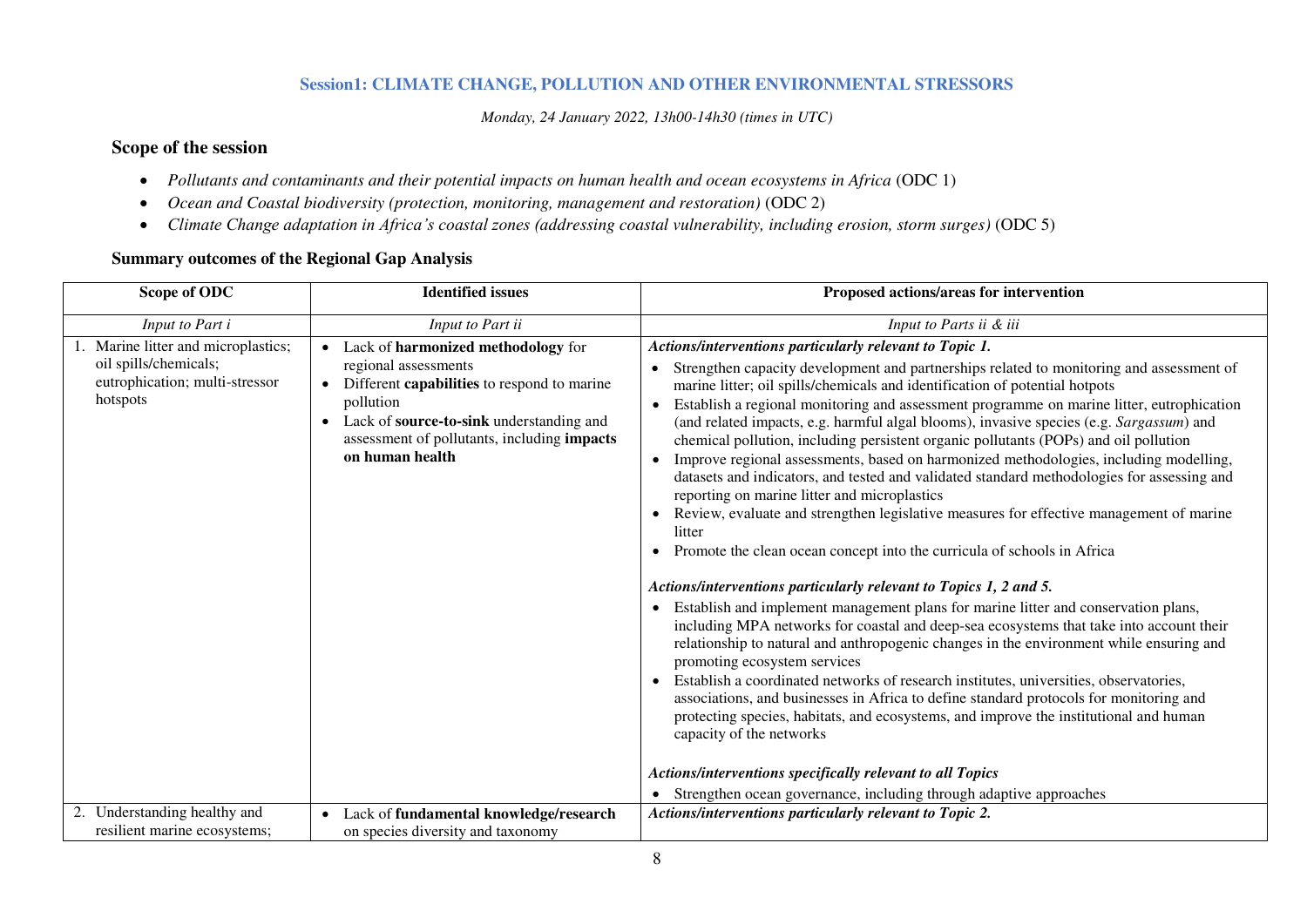| biodiversity incl. species<br>diversity and taxonomy; alien<br>and invasive species; structure<br>and functioning of the ocean;<br>linkages between ecosystem<br>services and people                                                               | • Lack of understanding of ecosystem<br>functions and services supported by different<br>ecosystems at the scale required by relevant<br>management; ecosystems resilience and<br>biogeographic patterns<br>• Lack of mapping of marine and coastal<br>ecosystems (e.g. for MPAs)<br>Increasing pressures on resources | • Strengthen fundamental scientific biodiversity knowledge (e.g. taxonomy and systematics<br>research)<br>Improve environmental management for the conservation of ecosystems, preservation of their<br>$\bullet$<br>services (fisheries, aquaculture, tourism, etc.) and human health<br>Strengthen integrated knowledge e.g. linkages between biodiversity and social sciences,<br>governance, local knowledge etc.<br>Identify the origin of invasive or exotic species and pathways of invasion, the environmental<br>conditions conducive to invasion, and their major effects on local habitats, species, and<br>ecosystems<br>Promote inclusive and participatory MPA planning and management processes                                                                                                                                                                                                                                                                                                                                                                                                                                                                                                                                                                                                                                                                                                                                                                 |
|----------------------------------------------------------------------------------------------------------------------------------------------------------------------------------------------------------------------------------------------------|------------------------------------------------------------------------------------------------------------------------------------------------------------------------------------------------------------------------------------------------------------------------------------------------------------------------|--------------------------------------------------------------------------------------------------------------------------------------------------------------------------------------------------------------------------------------------------------------------------------------------------------------------------------------------------------------------------------------------------------------------------------------------------------------------------------------------------------------------------------------------------------------------------------------------------------------------------------------------------------------------------------------------------------------------------------------------------------------------------------------------------------------------------------------------------------------------------------------------------------------------------------------------------------------------------------------------------------------------------------------------------------------------------------------------------------------------------------------------------------------------------------------------------------------------------------------------------------------------------------------------------------------------------------------------------------------------------------------------------------------------------------------------------------------------------------|
|                                                                                                                                                                                                                                                    |                                                                                                                                                                                                                                                                                                                        | <b>Actions/interventions relevant to all Topics</b><br>Identify areas that are potential conflict hotspots that are particularly exposed to the impact of<br>several stressors and propose possible solutions<br>Develop policies on e.g. prevention and control of alien and invasive species, IUU fishing (link<br>to ODC 3), regional cooperation in terms of maritime surveillance which could be extended<br>from the current cooperation around combating piracy<br>Provision of adequate waste reception facilities at ports<br>$\bullet$                                                                                                                                                                                                                                                                                                                                                                                                                                                                                                                                                                                                                                                                                                                                                                                                                                                                                                                               |
| Trends/changes in<br>environmental conditions and<br>long-term monitoring; numerical<br>modelling, forecasting,<br>indicators; impacts on marine<br>ecosystems; climate processes at<br>local and regional scales and for<br>different time scales | Highly variable ocean modelling expertise<br>$\bullet$<br>and resources<br>Lack of high-resolution weather and<br>$\bullet$<br>climate information<br>• Lack of forecast modelling of extreme events<br>and their impacts on coastal zone<br>management; and projections of warming in<br>view of MPAs                 | Actions/interventions particularly relevant to Topic 3-5.<br>Intra/inter-regional collaboration to advance and harmonize capacities on modelling<br>(meteorological, oceanographic, and climate processes at local and regional scales and for<br>different time scales), including expertise and resources in terms of human capacity,<br>infrastructure and strategies<br>Downscale global ocean models for African seas and sub-basins to simulate regional scale and<br>shelf processes, assess impacts on marine ecosystems and their resources from regional to local<br>scales<br>Improve regional and national climate forecasts on different time scales to ensure anticipation<br>of hazards and minimize their impacts<br>Enhance responses to the potential impacts of climate change on maritime sector by including<br>climate change concerns into risk assessment and development of climate adaptation plans for<br>ports<br><b>Actions/interventions relevant to all Topics</b><br>Strengthen evidence-based support to policy strategies, including adaptation and mitigation<br>through environmental decision support models<br>Increase awareness among sectoral decision-makers of the impact of climate variability and<br>$\bullet$<br>changes on marine ecosystems<br>• Conduct environmental change scenarios of the impacts of future socioeconomic development<br>pathways, policy options, and exploitation on biodiversity $\&$ nature benefits |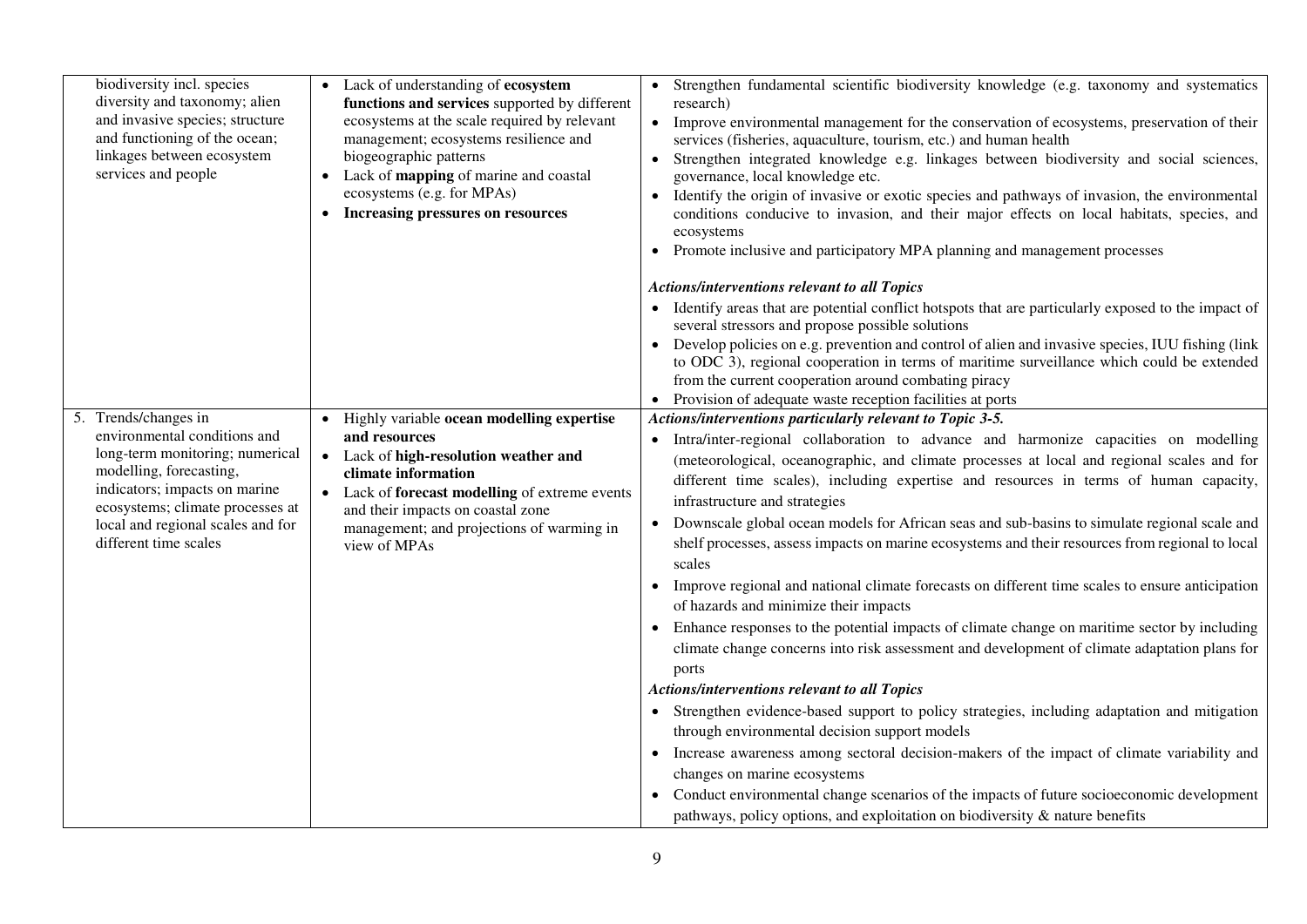### **Session 2: OCEAN ECONOMY AND FOOD SECURITY**

*Tuesday, 25 January 2022, 11h00-12h30 (times in UTC)* 

# **Scope of the session**

- *Fisheries and aquaculture* (ODC 3)
- *Ocean science in support of the development of a sustainable ocean economy (including, Marine and coastal ecosystem services, Fisheries and Aquaculture, Ocean-based renewable energy, Ocean-based transport operations, Coastal and marine tourism, and Offshore oil and gas exploration and exploitation)* (ODC 4)
- *Marine Spatial Planning and Integrated Coastal Zone Management, Ocean science-policy interface, Ocean governance including ABNJ* (Crosscutting themes)

| Scope of ODC                                                                                                                                                                | <b>Identified issues</b>                                                                                                                                                                                                                                                                                                                                                                                                                                                                                                                                                  | Proposed actions/areas for intervention                                                                                                                                                                                                                                                                                                                                                                                                                                                                                                                                                                                                                                                                                                                                                                                                     |
|-----------------------------------------------------------------------------------------------------------------------------------------------------------------------------|---------------------------------------------------------------------------------------------------------------------------------------------------------------------------------------------------------------------------------------------------------------------------------------------------------------------------------------------------------------------------------------------------------------------------------------------------------------------------------------------------------------------------------------------------------------------------|---------------------------------------------------------------------------------------------------------------------------------------------------------------------------------------------------------------------------------------------------------------------------------------------------------------------------------------------------------------------------------------------------------------------------------------------------------------------------------------------------------------------------------------------------------------------------------------------------------------------------------------------------------------------------------------------------------------------------------------------------------------------------------------------------------------------------------------------|
| Input to Part i                                                                                                                                                             | Input to Part ii                                                                                                                                                                                                                                                                                                                                                                                                                                                                                                                                                          | Input to Parts ii & iii                                                                                                                                                                                                                                                                                                                                                                                                                                                                                                                                                                                                                                                                                                                                                                                                                     |
| Fisheries and aquaculture,<br>3.<br>including data, assessments,<br>ecosystem-based approach to<br>fisheries management,<br>enforcement and governance                      | Key knowledge gaps related to data on fish catch<br>and fishing effort<br><b>Irregular assessments</b> of fish stocks<br>Lack of reliable information on the nature and extent<br>of IUU fishing in the EEZ, high seas and ABNJ<br>Lack of understanding of the effects of unsustainable<br>$\bullet$<br>exploitation of resources, other anthropogenic<br>factors, climate variability and change on marine<br>ecosystems<br>Lack of <b>enforcement</b> of national and international<br>laws and regulations; impacts of ineffective<br>governance on marine ecosystems | Actions/interventions particularly relevant to Topics 1 and 2.<br>Address gaps in the understanding of biogeographic patterns, biodiversity, fisheries, and<br>ecosystem functions and services at the scale required for relevant management<br>Improve understanding of fishing techniques and technologies needed for sustainable<br>$\bullet$<br>exploitation of marine resources, innovative strategies for alternative livelihoods<br>Upscale gathering and analysis of data and information on the nature and extent of IUU<br>$\bullet$<br>fishing in the EEZ, the high seas and ABNJ<br>Expand the provision of historic data, real-time data and modelling with evolving partner<br>networks<br>Promote synchronized efforts by governments, private operators and NGOs for an<br>$\bullet$<br>integrated approach to mariculture |
| Ocean science in support of<br>the development of a<br>sustainable ocean economy,<br>including data and<br>observations, evaluation of<br>environmental change<br>scenarios | Inadequate recognition of the role of relevant<br>partnerships, public-private alliances and university<br>networks as engine of environmental research,<br>understanding and management, and providing the<br>competent work force in a fast-changing environment<br>Lack of adequate capacity for and development of<br>entrepreneurship in sustainable ocean economy                                                                                                                                                                                                   | Actions/interventions particularly relevant to Topics 1 and 2.<br>Map of seabed topography, geomorphology and substrate types, geo-habitats and sensitive<br>$\bullet$<br>habitats, describe the deep sea, with an inventory of their biodiversity, as well as critical<br>fish habitats<br>Implementation of management plans for sustainable exploitation of coastal and deep-sea<br>$\bullet$<br>biotic and abiotic resources, including gas hydrates, minerals and molecules of industrial<br>interest, conservation and preservation of ecosystem services (fisheries, aquaculture,<br>tourism, etc.).<br>Efforts to share capacities and develop entrepreneurship in sustainable ocean economy<br>sectors, e.g. designing joint education strategies, mixing art, science and education                                               |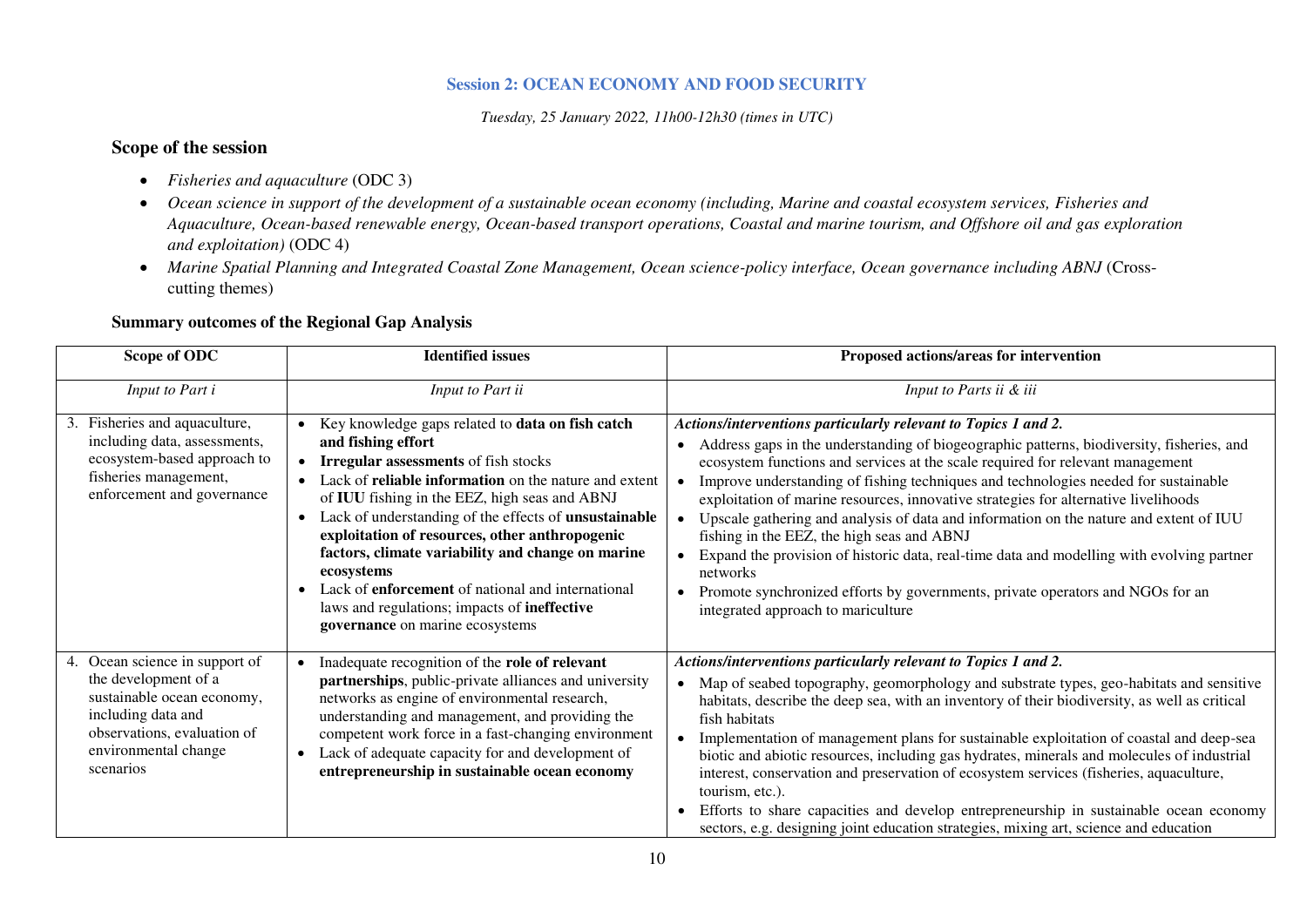|                                                                                                                                                                             |                                                              | • Develop tailored university programmes and blue skills actions, e.g. internship, institutional<br>exchange programs, oriented to bridge employability, meeting the needs of industry and<br>society<br>Up-scale and transform capacity building and marine technology transfer, addressing youth,<br>scientists, decision-makers and stakeholders<br>Focus on the required enablers: functional governance frameworks and more openness to<br>$\bullet$<br>innovation and mobility                                                                                                                                                                                                                                                                                                                    |
|-----------------------------------------------------------------------------------------------------------------------------------------------------------------------------|--------------------------------------------------------------|---------------------------------------------------------------------------------------------------------------------------------------------------------------------------------------------------------------------------------------------------------------------------------------------------------------------------------------------------------------------------------------------------------------------------------------------------------------------------------------------------------------------------------------------------------------------------------------------------------------------------------------------------------------------------------------------------------------------------------------------------------------------------------------------------------|
| Cross-cutting themes: Marine<br>Spatial Planning and Integrated<br>Coastal Zone Management,<br>Ocean science-policy interface,<br>Ocean governance including<br><b>ABNJ</b> | • Not specifically addressed in the Regional Gap<br>Analysis | Actions/interventions particularly relevant to Topic 3.<br>Advocate for integrated coastal management for sustainable development<br>Promote synchronized efforts by governments, private operators and NGOs for an<br>integrated approach to mariculture<br>Conduct environmental change scenarios to provide insight into the impacts of future<br>socioeconomic development pathways, policy options, and blue growth on biodiversity<br>and nature benefits<br>Actions/interventions particularly relevant to Topic 4.<br>Upscale gathering and analysis of data and information on the nature and extent of<br>IUU fishing in the EEZ, the high seas and ABNJ<br>Actions/interventions relevant to all Topics.<br>Strengthen the African agenda in ocean science for development e.g. establish an |
|                                                                                                                                                                             |                                                              | "Africa maritime university" as an alliance of existing institutions and programmes,<br>linked to relevant UN bodies (e.g. UNESCO-IOC, World Maritime University, etc.)<br>and as a platform under the Ocean Decade<br>Establish a special financing vehicle to financing for the Decade's activities in Africa<br>in order to assure consistency and build a longer continuity from the Decade<br>Up-scale and transform capacity building and marine technology transfer, addressing<br>youth, scientists, decision-makers and stakeholders<br>Focus on the required enablers: functional governance frameworks and more openness<br>to innovation and mobility                                                                                                                                       |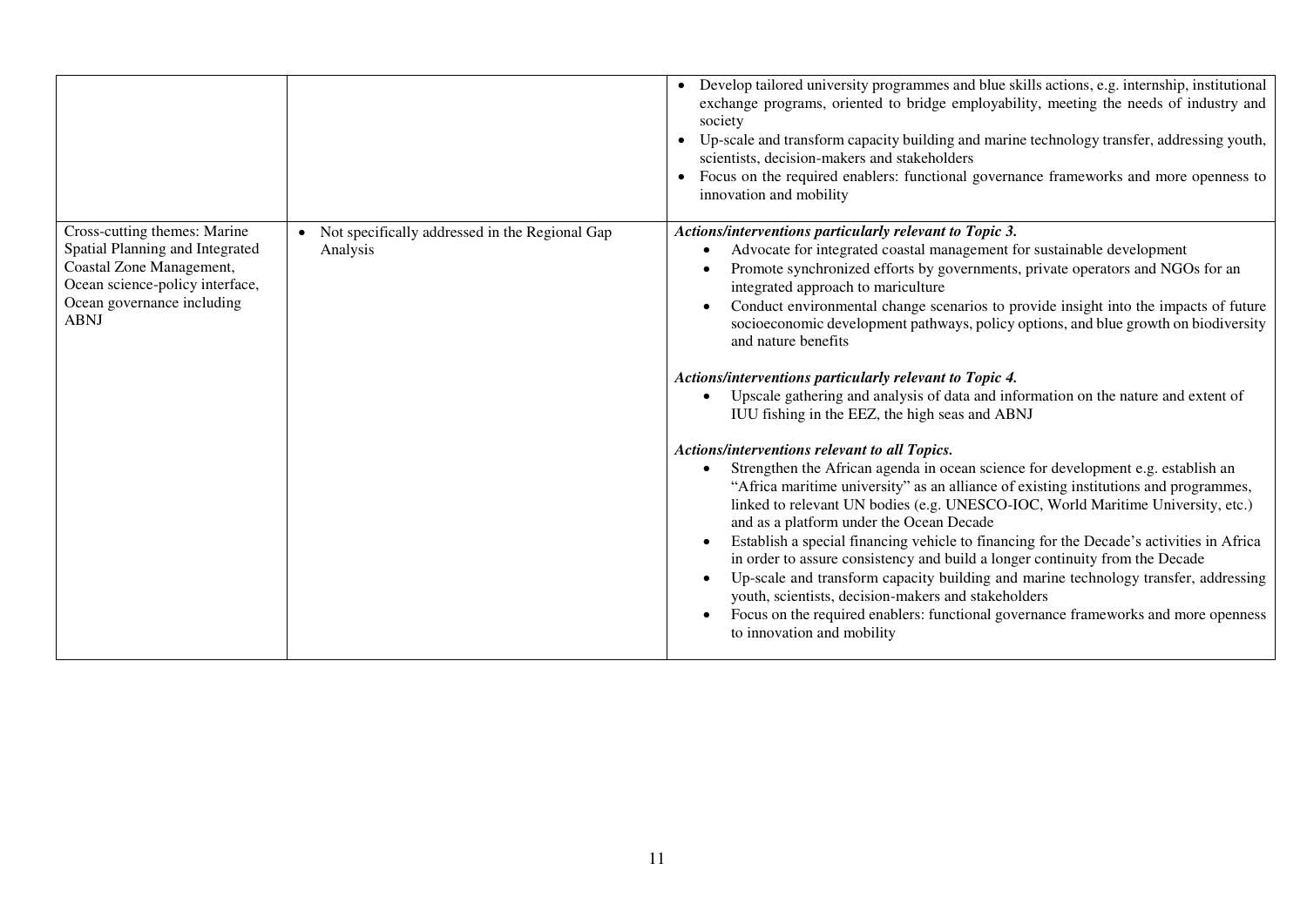#### **Session 3: OCEAN OBSERVATIONS AND MONITORING AND ACCESS TO DATA AND INFORMATION**

*Tuesday, 25 January 2022, 13h00-14h30 (times in UTC)* 

# **Scope of the session**

- *Early warning systems for ocean related hazards, including storm surges, cyclones and tsunamis* (ODC 6)
- *Ocean Observations and monitoring in Africa/ Modelling and forecasting of ocean processes and ecosystems, including coupled ocean-atmosphere models/ Ocean data and information management/Emerging technologies for ocean observations and monitoring (ODC 7)*
- *Mapping of the ocean floor in Africa* (ODC 8)

| Scope of ODC                                                                                                                                                                                                  | <b>Identified</b> issues                                                                                                                                                                                                                                                                                                                                                                                                                                                                                                                                                                                                                                                                                                    | Proposed actions/areas for intervention                                                                                                                                                                                                                                                                                                                                                                                                                                                                                                                                                                                                                                                                                                                                                                                                                                                                                                                                                                                                                                                                                                                                                                                                                                                                                                                                                                                                                                                                                                                                                                                                                                                                                                                                                                                                                  |
|---------------------------------------------------------------------------------------------------------------------------------------------------------------------------------------------------------------|-----------------------------------------------------------------------------------------------------------------------------------------------------------------------------------------------------------------------------------------------------------------------------------------------------------------------------------------------------------------------------------------------------------------------------------------------------------------------------------------------------------------------------------------------------------------------------------------------------------------------------------------------------------------------------------------------------------------------------|----------------------------------------------------------------------------------------------------------------------------------------------------------------------------------------------------------------------------------------------------------------------------------------------------------------------------------------------------------------------------------------------------------------------------------------------------------------------------------------------------------------------------------------------------------------------------------------------------------------------------------------------------------------------------------------------------------------------------------------------------------------------------------------------------------------------------------------------------------------------------------------------------------------------------------------------------------------------------------------------------------------------------------------------------------------------------------------------------------------------------------------------------------------------------------------------------------------------------------------------------------------------------------------------------------------------------------------------------------------------------------------------------------------------------------------------------------------------------------------------------------------------------------------------------------------------------------------------------------------------------------------------------------------------------------------------------------------------------------------------------------------------------------------------------------------------------------------------------------|
| Input to Part i                                                                                                                                                                                               | Input to Part ii                                                                                                                                                                                                                                                                                                                                                                                                                                                                                                                                                                                                                                                                                                            | Input to Part iii                                                                                                                                                                                                                                                                                                                                                                                                                                                                                                                                                                                                                                                                                                                                                                                                                                                                                                                                                                                                                                                                                                                                                                                                                                                                                                                                                                                                                                                                                                                                                                                                                                                                                                                                                                                                                                        |
| 6. Early warning systems for ocean-<br>related hazards and extreme events,<br>including vulnerability to flooding,<br>enhanced frequency and duration<br>of tropical cyclones, storm surges,<br>tsunamis etc. | Lack of comprehensive assessments of climate-<br>related risks, including extreme weather events in<br>a changing climate, sea level rise, temperature<br>increase, flooding, and incidence of invasive<br>species<br>Lack of operational platforms and decision<br>$\bullet$<br>support systems to address tsunamis generated by<br>different sources, e.g., seismic activity, volcanoes,<br>landslides, atmosphere<br>Need for the integration of operational<br>platforms with progressive geological processes<br>such as erosion or burial, and the undersea<br>environment<br>Need for <b>assessments of the risk</b> of climate<br>change on the ecosystem and human environment<br>in the coastal zone and deep sea | Actions/interventions particularly relevant to Topics 1 & 2.<br>Reduce the data observation gaps between sub-regions e.g. expand the South West<br>$\bullet$<br>Indian Ocean Climate Change Portal for information sharing<br>Develop climate risk monitoring programs and services (link to ODC 5)<br>$\bullet$<br>Actions/interventions particularly relevant to Topic 4.<br>Promote engagement with regional platforms for integrated and standardized methods of<br>assessment and management of ecosystems and associated resources<br>Actions/interventions particularly relevant to Topic 2.<br>Develop tools for observation, forecasting, warning and anticipation of climatic hazards<br>Adopt appropriate sampling strategies; improve assessment of marine geo-hazards,<br>$\bullet$<br>based on paleo records and submarine terrain analysis and description of active faults<br>and other features<br>Conduct a comprehensive assessment of climate-related risks, including extreme<br>$\bullet$<br>weather events in a changing climate, sea level rise, temperature increase, flooding and<br>extreme weather events, including the risk of climate change on the ecosystem and<br>human environment (socioeconomics) in the coastal zone and deep sea<br>Promote research on extreme events (extreme cyclones and swells, etc.) by developing<br>$\bullet$<br>coupled sea-atmosphere models<br>Adopt coordinated methods and approaches to establish a network dedicated to hazard<br>$\bullet$<br>science and policy in Africa<br>Encourage participation in relevant ongoing global and regional initiative (e.g.<br>$\bullet$<br>"Tsunami Early Warning and Mitigation System in the North-eastern Atlantic, the<br>Mediterranean and connected seas - ICG/NEAMTWS")<br>Enhance the maritime security unit within the African Union |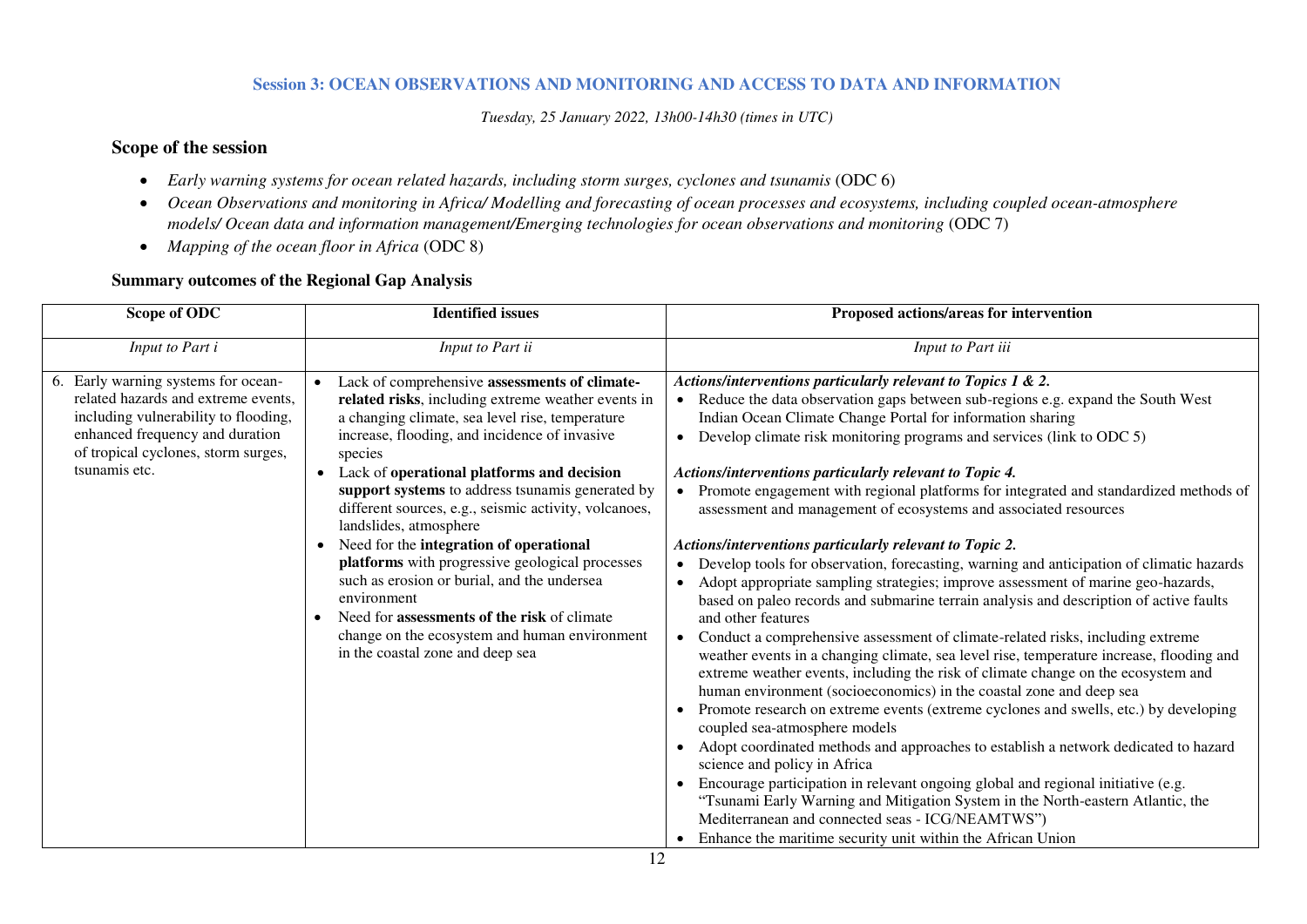| Ocean observations and<br>monitoring; Modelling and<br>forecasting of ocean processes and<br>ecosystems, including coupled<br>ocean-atmosphere models; Ocean<br>data and information management;<br>Emerging technologies for ocean<br>observations and monitoring | • Lack of common platform for data sharing;<br>incompatible metadata formats; incompatible<br>data (data existing in printed format/file type)<br>Key shortcoming related to access to data<br>$\bullet$<br>(ownership e.g. lack of access to oil and gas<br>industry data), data quality, lack of standardized<br>observing parameters, and gaps in the types of data<br>collected<br>Gaps in sustained in-situ observations for several<br><b>Essential Ocean Variables (EOVs)</b><br>• Lack of multidisciplinary approaches to<br>observation, monitoring, and modelling                                                         | Actions/interventions particularly relevant to Topics 1 & 2.<br>Develop a network of ocean observation systems and regional forecasting models of<br>ocean circulation, to provide baseline information on the oceanographic,<br>biogeochemical and ecological state, changes and trends of the large marine ecosystem<br>Develop operational platforms and a decision matrix to address natural ocean events<br>Establish an operational system of long-term coastal observations to provide information<br>at key locations<br>Sustain existing observing system (e.g. in the Mediterranean) to ensure systematic and<br>continuous observations of oceanographic data<br>Develop autonomous ships and digital shipping (i.e. from sensors to big data analytics)<br>Ensure that the entire African shelf region is routinely monitored (EOVs and EBVs) and<br>data is near real time and accessible and the bathymetry is mapped at high resolution. This<br>should be complemented by autonomous monitoring (including pH through BGC Argo)<br>being enhanced around Africa<br>Establish a regional calibration and instrument centre that could also develop local<br>instruments<br>Track seafloor morphology in key areas characterized by particular natural dynamics (e.g.<br>coastal erosion, deltaic deposits, mass transport sea-floor current activity, etc.) or<br>anthropogenic modification (e.g. infrastructure, dredging, dumping)<br>Actions/interventions relevant to all Topics.<br>Develop regional capacity development institutions to provide education, training and<br>capacity building that are adapted to the regional context |
|--------------------------------------------------------------------------------------------------------------------------------------------------------------------------------------------------------------------------------------------------------------------|-------------------------------------------------------------------------------------------------------------------------------------------------------------------------------------------------------------------------------------------------------------------------------------------------------------------------------------------------------------------------------------------------------------------------------------------------------------------------------------------------------------------------------------------------------------------------------------------------------------------------------------|--------------------------------------------------------------------------------------------------------------------------------------------------------------------------------------------------------------------------------------------------------------------------------------------------------------------------------------------------------------------------------------------------------------------------------------------------------------------------------------------------------------------------------------------------------------------------------------------------------------------------------------------------------------------------------------------------------------------------------------------------------------------------------------------------------------------------------------------------------------------------------------------------------------------------------------------------------------------------------------------------------------------------------------------------------------------------------------------------------------------------------------------------------------------------------------------------------------------------------------------------------------------------------------------------------------------------------------------------------------------------------------------------------------------------------------------------------------------------------------------------------------------------------------------------------------------------------------------------------------------------------------------------------------|
| 8. Digital representation of the ocean,<br>mapping of the ocean floor in<br>Africa including a dynamic ocean<br>map                                                                                                                                                | • Need for training on data collection, analysis,<br>and interpretation (including capacity building in<br>programs and software to analyze different<br>environmental datasets)<br>• Lack of common platform for data sharing,<br>adaptation of technologies, facilities and<br>infrastructure within Africa<br>• Identified gap in research programmes on ocean<br>policy agenda in order to analyze objectives,<br>identify priorities, align teaching/research/outreach<br>activities capable of impacting on policy<br>• Need to better manage, develop and transfer<br>know-how within the contributing research<br>community | Actions/interventions particularly relevant to Topics 3 and 4.<br>Provide training on data collection, analysis, and interpretation, including capacity<br>building on programs and software to analyze different environmental datasets, for<br>seabed mapping /marine ecosystem mapping<br>Create a platform for data sharing, adaptation of technologies, facilities and<br>infrastructure within Africa<br>Strengthen capacities e.g. GEBCO envisages the training of executives for updating the<br>bathymetry of the seabed                                                                                                                                                                                                                                                                                                                                                                                                                                                                                                                                                                                                                                                                                                                                                                                                                                                                                                                                                                                                                                                                                                                            |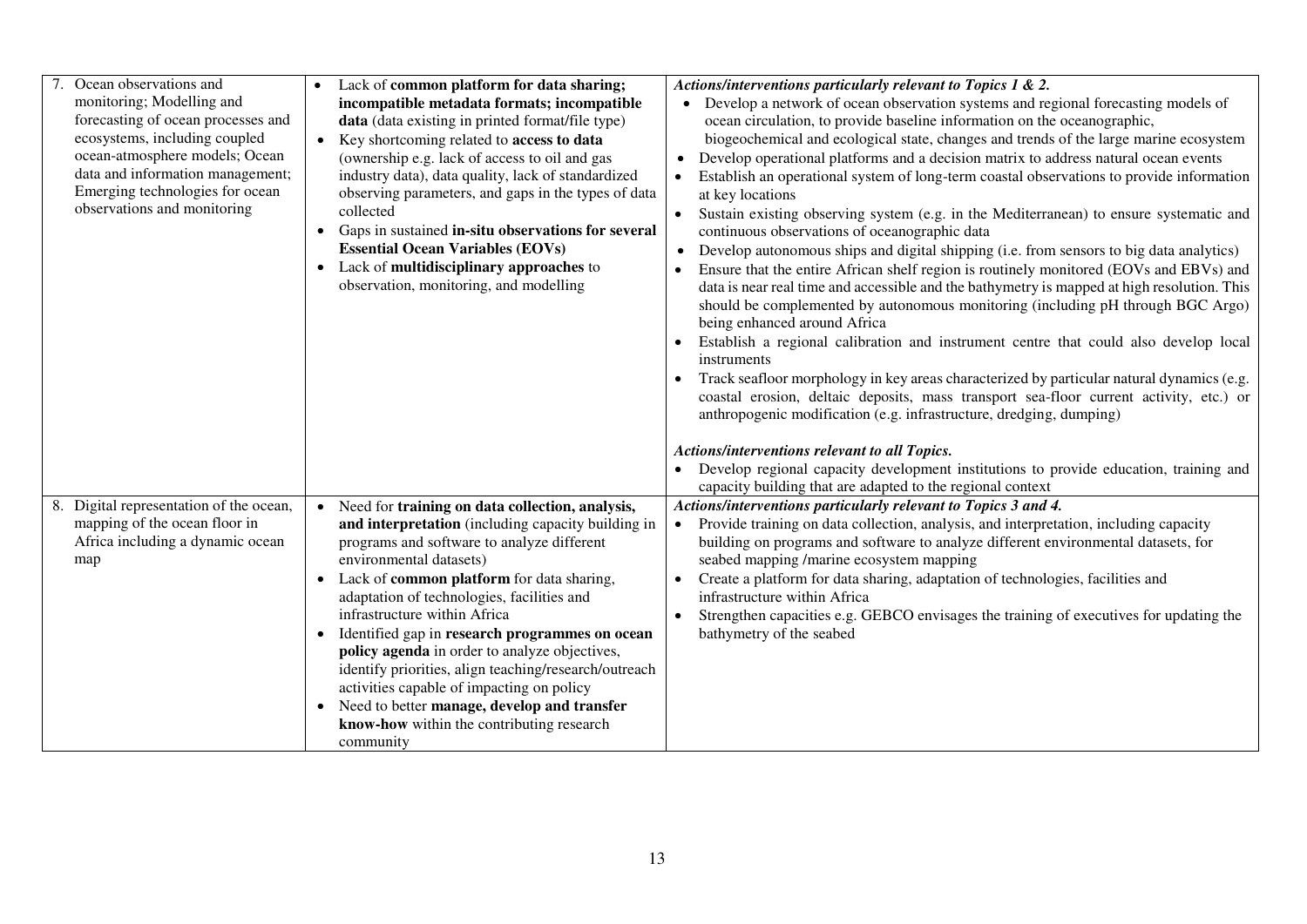# **Session 4: CAPACITY-DEVELOPMENT AND OCEAN LITERACY**

*Wednesday, 26 January 2022, 11h00-12h30 (times in UTC)* 

# **Scope of the session**

- *Ocean training and research capacities and opportunities in Africa/Mobilizing transformative partnerships for the Sustainable Development of oceans in SIDS* (ODC 9)
- Improving humanity's relationship with the oceans through ocean literacy programmes/ Underwater cultural heritage and its potential to contribute *to sustainable development in Africa* (ODC 10)

| Scope of ODC                                                                                                                                                                                                    | <b>Identified</b> issues                                                                                                                                                                                                                                                                                                                                                                                                                                                                                            | Proposed actions/areas for intervention                                                                                                                                                                                                                                                                                                                                                                                                                                                                                                                                                                                                                                                                                                                                                                                                                                                                                                                                                                                                                                                                                                                                                                                                                                                                                                                                                                                                                                                                                                         |
|-----------------------------------------------------------------------------------------------------------------------------------------------------------------------------------------------------------------|---------------------------------------------------------------------------------------------------------------------------------------------------------------------------------------------------------------------------------------------------------------------------------------------------------------------------------------------------------------------------------------------------------------------------------------------------------------------------------------------------------------------|-------------------------------------------------------------------------------------------------------------------------------------------------------------------------------------------------------------------------------------------------------------------------------------------------------------------------------------------------------------------------------------------------------------------------------------------------------------------------------------------------------------------------------------------------------------------------------------------------------------------------------------------------------------------------------------------------------------------------------------------------------------------------------------------------------------------------------------------------------------------------------------------------------------------------------------------------------------------------------------------------------------------------------------------------------------------------------------------------------------------------------------------------------------------------------------------------------------------------------------------------------------------------------------------------------------------------------------------------------------------------------------------------------------------------------------------------------------------------------------------------------------------------------------------------|
| Input to Part i                                                                                                                                                                                                 | Input to Part ii                                                                                                                                                                                                                                                                                                                                                                                                                                                                                                    | Input to Part iii                                                                                                                                                                                                                                                                                                                                                                                                                                                                                                                                                                                                                                                                                                                                                                                                                                                                                                                                                                                                                                                                                                                                                                                                                                                                                                                                                                                                                                                                                                                               |
| 9. Ocean training, research capacities<br>and opportunities; equitable access<br>to data, information, knowledge and<br>technology; transformative<br>partnerships for the Sustainable<br>Development of oceans | Challenges in data sharing due to lack of<br>$\bullet$<br>common platforms, and incompatible metadata<br>and data formats<br>Lack of standardized policies in relation to<br>$\bullet$<br>access and sharing of data<br>Lack of trust between organizations to share<br>$\bullet$<br>data<br>Limited technical capacities and resources<br>Need to empower local/regional scientists with<br>skills and tools to enable them to analyse and<br>interpret the large amounts of data sets<br>available in the region, | Actions/interventions particularly relevant to Topics 1 and 4.<br>• Provide standardized training on data collection, storage, dissemination, analysis and<br>interpretation to facilitate data sharing and uptake/ease of use<br>Establish a coordinated network of research institutes, universities, observatories,<br>associations, and businesses to define standard protocols for monitoring and protecting<br>species, habitats, and ecosystems<br>Pursue marine open data approach and boost advancement in scientific innovation<br>Promote transparency and accessibility of research conducted by private companies and<br>institutes in order to make it accessible to end-users - governments, policymakers, and<br>the public. This requires establishment of an institutional framework to bridge science<br>and policy and facilitate uptake of data and models by decision makers<br>Build network capacity and competency within the region and develop regional<br>platforms and programs that promote knowledge sharing, including sharing of models,<br>publications and research outputs<br>Establish of state-of-the-art regional research facilities that can be supported by regional<br>and international organizations<br>Promote societal needs in forecasting and climate to ensure the added value of<br>meteorological products and the return of information to the citizen<br>Improve communication of reliable data to decision makers and between policy makers,<br>IOC National focal points and scientists |
| 10. Improved ocean literacy and better<br>communication to improve<br>humanity's relationship with the                                                                                                          | Lack of appropriate tools for the dissemination<br>$\bullet$<br>of climate information related to coastal and<br>oceanic areas                                                                                                                                                                                                                                                                                                                                                                                      | Actions/interventions particularly relevant to Topics 2 and 3.<br>• Promote ocean literacy and participatory research; improve connection and<br>collaboration with existing networks that are working on science communication and                                                                                                                                                                                                                                                                                                                                                                                                                                                                                                                                                                                                                                                                                                                                                                                                                                                                                                                                                                                                                                                                                                                                                                                                                                                                                                             |
| ocean, recognition and better<br>understanding of the multiple values                                                                                                                                           | Lack of <b>effective communication</b> between<br>$\bullet$<br>science and policy; need for improved ocean                                                                                                                                                                                                                                                                                                                                                                                                          | outreach, and harmonize among the riparian countries<br>Engage and motivate the youth to appreciate the ocean<br>$\bullet$                                                                                                                                                                                                                                                                                                                                                                                                                                                                                                                                                                                                                                                                                                                                                                                                                                                                                                                                                                                                                                                                                                                                                                                                                                                                                                                                                                                                                      |
| of the ocean for human wellbeing,                                                                                                                                                                               | literacy and better communication                                                                                                                                                                                                                                                                                                                                                                                                                                                                                   |                                                                                                                                                                                                                                                                                                                                                                                                                                                                                                                                                                                                                                                                                                                                                                                                                                                                                                                                                                                                                                                                                                                                                                                                                                                                                                                                                                                                                                                                                                                                                 |